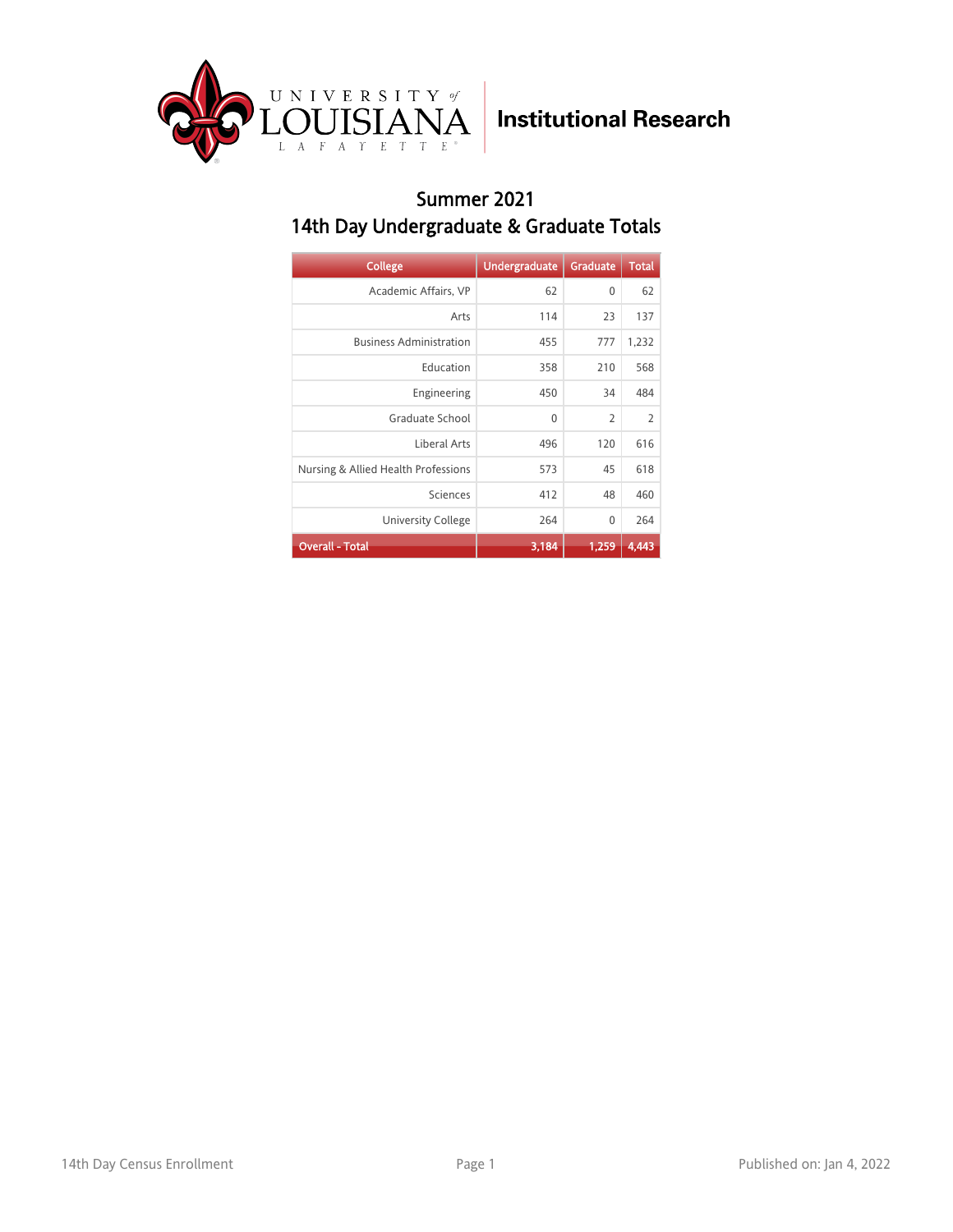

### Academic Affairs, VP Summer 2021 14th Day Undergraduate Enrollment

| College                             | <b>Department</b>                    | Program                                 | <b>Concentration</b> | <b>Undergraduate</b> |
|-------------------------------------|--------------------------------------|-----------------------------------------|----------------------|----------------------|
| Academic Affairs, VP                | University Connection                | High School - Dual Enrollment - ND HSDE |                      | $\overline{4}$       |
|                                     |                                      | Post Baccalaureate - ND POST            |                      | 13                   |
|                                     |                                      | Special Non Degree Undergrad - ND SPEC  |                      | 8                    |
|                                     |                                      | Summer Visitor - ND SUMV                |                      | 35                   |
|                                     |                                      | Visiting Student - ND VIST              |                      | $\overline{2}$       |
|                                     | <b>University Connection - Total</b> |                                         |                      | 62                   |
| <b>Academic Affairs, VP - Total</b> |                                      |                                         |                      | 62                   |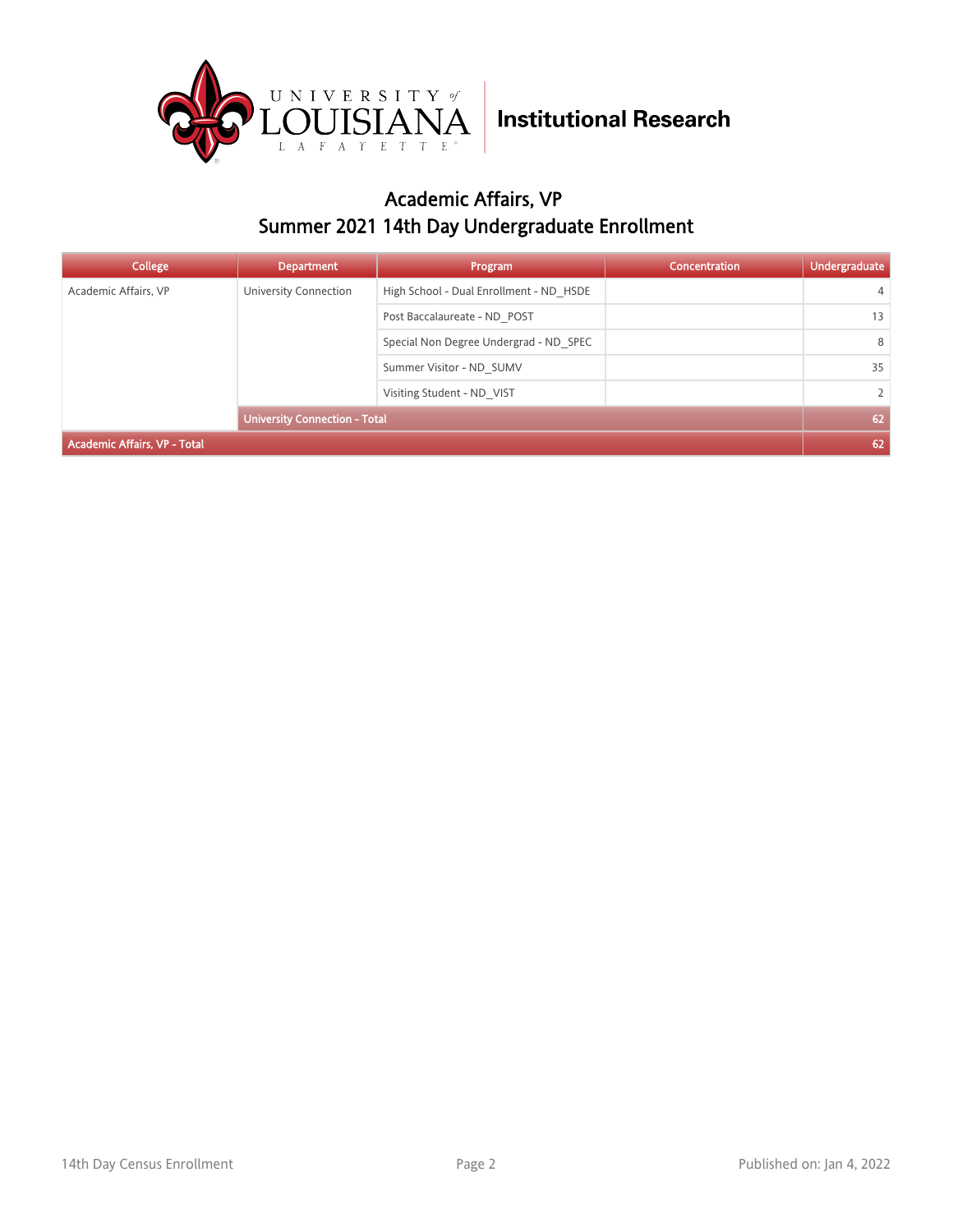

### Business Administration Summer 2021 14th Day Undergraduate Enrollment

| <b>College</b>                         | <b>Department</b>                      | Program                                       | Concentration                              | <b>Undergraduate</b> |
|----------------------------------------|----------------------------------------|-----------------------------------------------|--------------------------------------------|----------------------|
| <b>Business Administration</b>         | Accounting                             | Accounting - BSBA_ACCT                        | Legal Studies - ACLS                       | 3                    |
|                                        |                                        |                                               |                                            | 64                   |
|                                        | <b>Accounting - Total</b>              |                                               |                                            | 67                   |
|                                        | Economics & Finance                    | Economics - BSBA_ECON                         | <b>International Business - ECIB</b>       | $\mathbf{1}$         |
|                                        |                                        |                                               |                                            | 12                   |
|                                        |                                        | Finance - BSBA_FNAN                           |                                            | 74                   |
|                                        |                                        | Insurance & Risk Management - BSBA INSR       |                                            | 14                   |
|                                        | <b>Economics &amp; Finance - Total</b> |                                               |                                            | 101                  |
|                                        | Management                             | Hospitality Management - BSBA HMGT            |                                            | 16                   |
|                                        |                                        | Management - BSBA_MGMO                        |                                            | 70                   |
|                                        |                                        | Management - BSBA_MGMT                        | Human Resource Management -<br><b>MGHR</b> | 9                    |
|                                        |                                        |                                               | <b>International Business - MGIB</b>       | $\mathbf{1}$         |
|                                        |                                        |                                               | Legal Studies - MGLS                       | $\mathbf{1}$         |
|                                        |                                        |                                               |                                            | 112                  |
|                                        |                                        | Management - BSBA_MGMT - Total                |                                            | 123                  |
|                                        |                                        | Professional Land/Resource Mgt -<br>BSBA PLRM |                                            | 11                   |
|                                        | <b>Management - Total</b>              |                                               |                                            | 220                  |
|                                        | Marketing & Hospitality                | Marketing - BSBA MKTG                         |                                            | 67                   |
|                                        | Marketing & Hospitality - Total        |                                               |                                            | 67                   |
| <b>Business Administration - Total</b> |                                        |                                               |                                            | 455                  |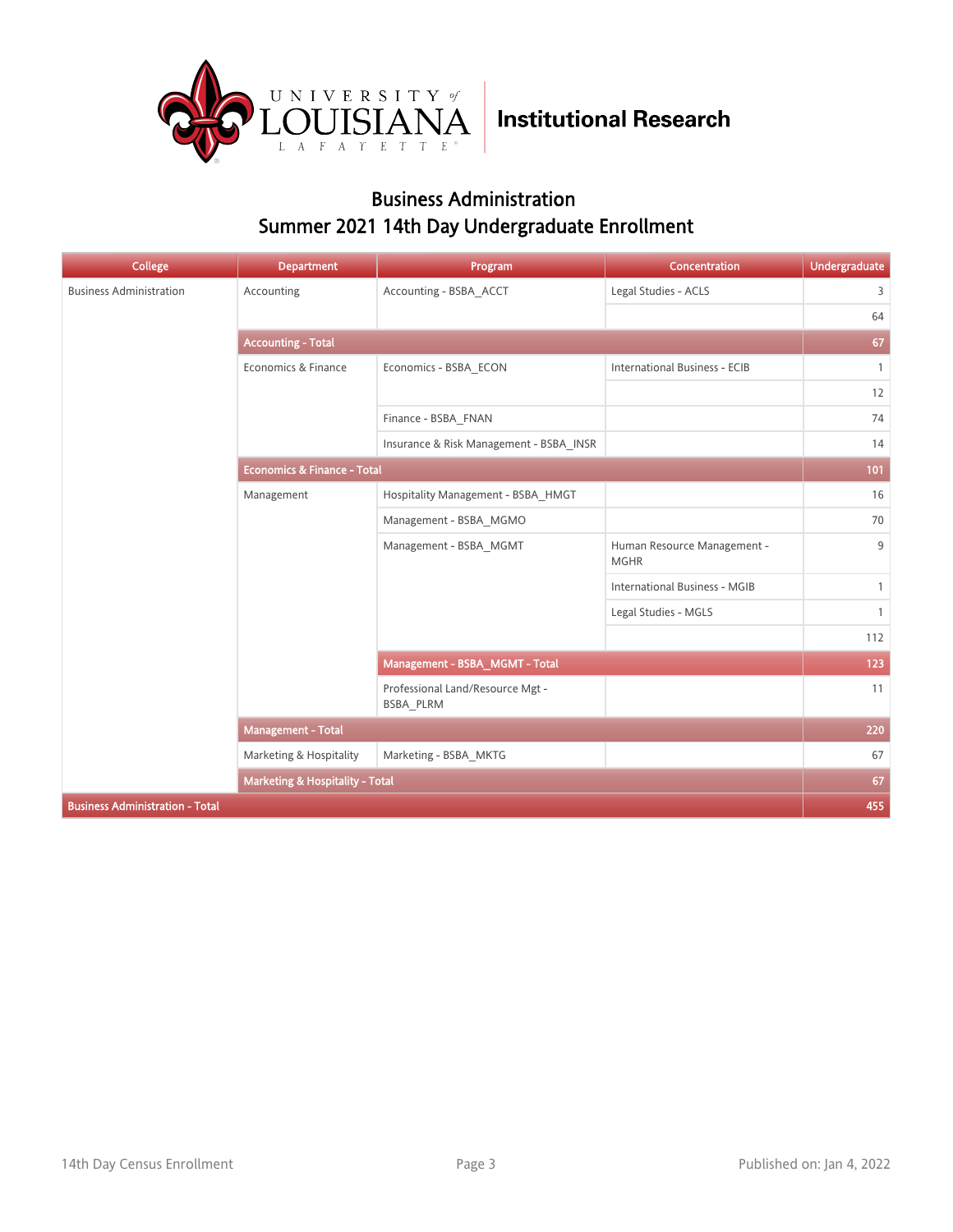

### Arts Summer 2021 14th Day Undergraduate Enrollment

| <b>College</b>             | <b>Department</b>                | Program                            | Concentration                     | Undergraduate   |
|----------------------------|----------------------------------|------------------------------------|-----------------------------------|-----------------|
| Arts                       | Architecture                     | Architectural Studies - BS_ARCS    |                                   | 36              |
|                            | <b>Architecture - Total</b>      |                                    |                                   | 36              |
|                            | <b>Industrial Design</b>         | Industrial Design - BOID_INDN      |                                   | 15              |
|                            | <b>Industrial Design - Total</b> |                                    |                                   | 15              |
|                            | Interior Design                  | Interior Design - BID_INDS         |                                   | 17              |
|                            | <b>Interior Design - Total</b>   |                                    |                                   | $17\,$          |
|                            | Music                            | Music - BA_MUSC                    | Music Business - MBUS             | 15              |
|                            |                                  |                                    | <b>Traditional Music - TMUS</b>   | $\mathbf{1}$    |
|                            |                                  | Music - BA_MUSC - Total            |                                   | 16 <sup>°</sup> |
|                            |                                  | Music - BM_MUS                     | Jazz Studies - JAZZ               | $\mathbf{1}$    |
|                            |                                  |                                    | Music Media - MMED                | 6               |
|                            |                                  |                                    | Performance - PERF                | $\mathbf{1}$    |
|                            |                                  |                                    | Theory and Composition - TCOM     | $\mathbf{1}$    |
|                            |                                  |                                    |                                   | $\mathbf{1}$    |
|                            |                                  | Music - BM_MUS - Total             |                                   | 10 <sub>1</sub> |
|                            | Music - Total                    |                                    |                                   | 26 <sup>°</sup> |
|                            | Performing Arts                  | Performing Arts - BFA_PFAR         | Acting - ACT                      | $\overline{3}$  |
|                            |                                  |                                    | Dance - DANC                      | $\overline{3}$  |
|                            |                                  |                                    | Theatre - THEA                    | $\overline{2}$  |
|                            |                                  | Performing Arts - BFA_PFAR - Total |                                   | 8               |
|                            | <b>Performing Arts - Total</b>   |                                    |                                   | $\mathbf{8}$    |
|                            | Visual Arts                      | Visual Arts - BFA VIAR             | Computer Art and Animation - CART | 5               |
|                            |                                  |                                    | Graphic Design - GDSG             | 6               |
|                            |                                  |                                    | New Media and Digital Art - NMED  | $\mathbf{1}$    |
|                            |                                  | Visual Arts - BFA_VIAR - Total     |                                   | 12 <sub>2</sub> |
| <b>Visual Arts - Total</b> |                                  |                                    | $12$                              |                 |
| Arts - Total               |                                  |                                    |                                   | 114             |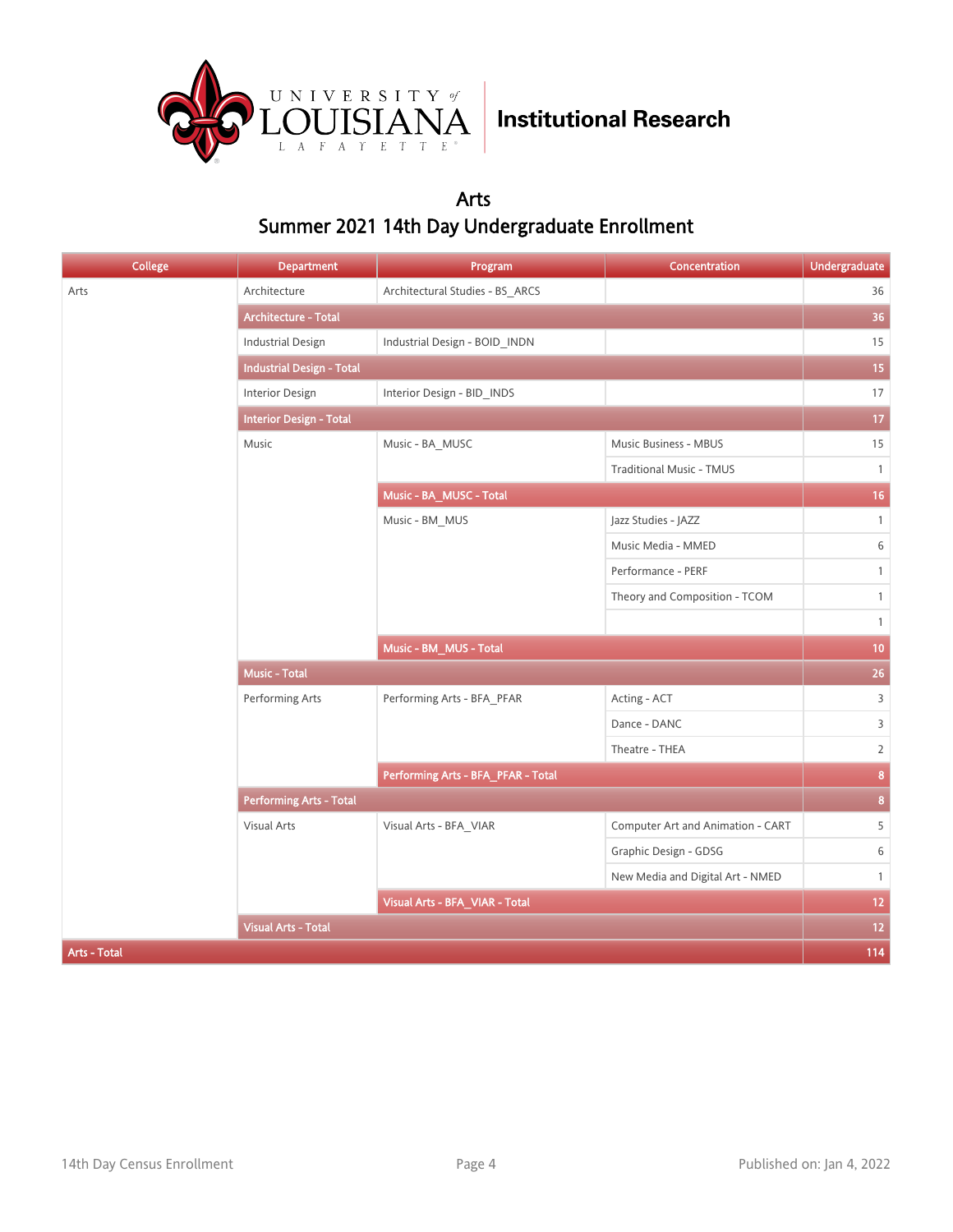

### Education Summer 2021 14th Day Undergraduate Enrollment

| <b>College</b> | <b>Department</b>                           | Program                                          | <b>Concentration</b>                    | <b>Undergraduate</b>    |
|----------------|---------------------------------------------|--------------------------------------------------|-----------------------------------------|-------------------------|
| Education      | Curriculum & Instruction                    | Add Certification in Education -                 | Library Science Education - ED44        | $\mathbf{1}$            |
|                |                                             | CERU EDAD                                        |                                         | 23                      |
|                |                                             | Alt Certification in Education - CERU EDAC       |                                         | 3                       |
|                |                                             | Art or Music Education Gr K-12 - BA_EDAM         | Art Education - EDAE                    | 3                       |
|                |                                             |                                                  | Instrumental Music Education - EDIN     | 6                       |
|                |                                             |                                                  | Vocal Music Education - EDVO            | $\mathbf{1}$            |
|                |                                             | Art or Music Education Gr K-12 - BA_EDAM - Total |                                         | 10                      |
|                |                                             | Early Childhood Ed Gr PK-3 - BS EDPK             |                                         | 25                      |
|                |                                             | Elementary Education Gr 1-5 - BS EDEL            |                                         | 16                      |
|                |                                             | Middle School Education Gr 4-8 - BS EDMD         | Mathematics Education - EDMA            | 3                       |
|                |                                             |                                                  | Social Studies Education - EDSS         | $\mathbf{1}$            |
|                |                                             | Middle School Education Gr 4-8 - BS_EDMD - Total |                                         | $\overline{\mathbf{4}}$ |
|                |                                             | Secondary Education & Teaching - BS EDSD         | <b>Biology Education - EDBI</b>         | 5 <sup>1</sup>          |
|                |                                             |                                                  | <b>Business Education - EDBU</b>        | $\mathbf{1}$            |
|                |                                             |                                                  | English Education - EDEN                | 8                       |
|                |                                             |                                                  | <b>General Science Education - EDGS</b> | $\mathbf{1}$            |
|                |                                             |                                                  | Mathematics Education - EDMA            | 5                       |
|                |                                             |                                                  | Social Studies Education - EDSS         | 5                       |
|                |                                             |                                                  | Speech Education - EDSE                 | $\mathbf{1}$            |
|                |                                             | Secondary Education & Teaching - BS_EDSD - Total |                                         | 26                      |
|                |                                             | Secondary Education Gr 6-12 - PBC_EDSD           |                                         | $2^{\circ}$             |
|                | <b>Curriculum &amp; Instruction - Total</b> |                                                  |                                         | 110                     |
|                | Kinesiology                                 | Hlth & PE/Kinesiology Gr K-12 - BS_EDKN          | Exercise Science - EDEX                 | $\mathbf{1}$            |
|                |                                             |                                                  | ExSci Fitness Studies - EDFS            | $\mathbf{1}$            |
|                |                                             |                                                  | ExSci Hlth & Fitness Sales - EDHF       | $\mathbf{1}$            |
|                |                                             |                                                  | ExSci Pre-Prof Studies - EDPP           | $\mathbf{1}$            |
|                |                                             | Hlth & PE/Kinesiology Gr K-12 - BS_EDKN - Total  |                                         | $\overline{A}$          |
|                |                                             | Kinesiology - BS EDKS                            | ExSci Fitness Studies - EDFS            | 25                      |
|                |                                             |                                                  | ExSci Hlth & Fitness Sales - EDHF       | $\overline{2}$          |
|                |                                             |                                                  | ExSci Pre-Prof Studies - EDPP           | 124                     |
|                |                                             |                                                  | Health & Phys Ed Gr K-12 - EDPE         | 10                      |
|                |                                             |                                                  | Health Promotion & Wellness - EDHP      | 27                      |
|                |                                             |                                                  | Pre-Athletic Training - EDPA            | 13                      |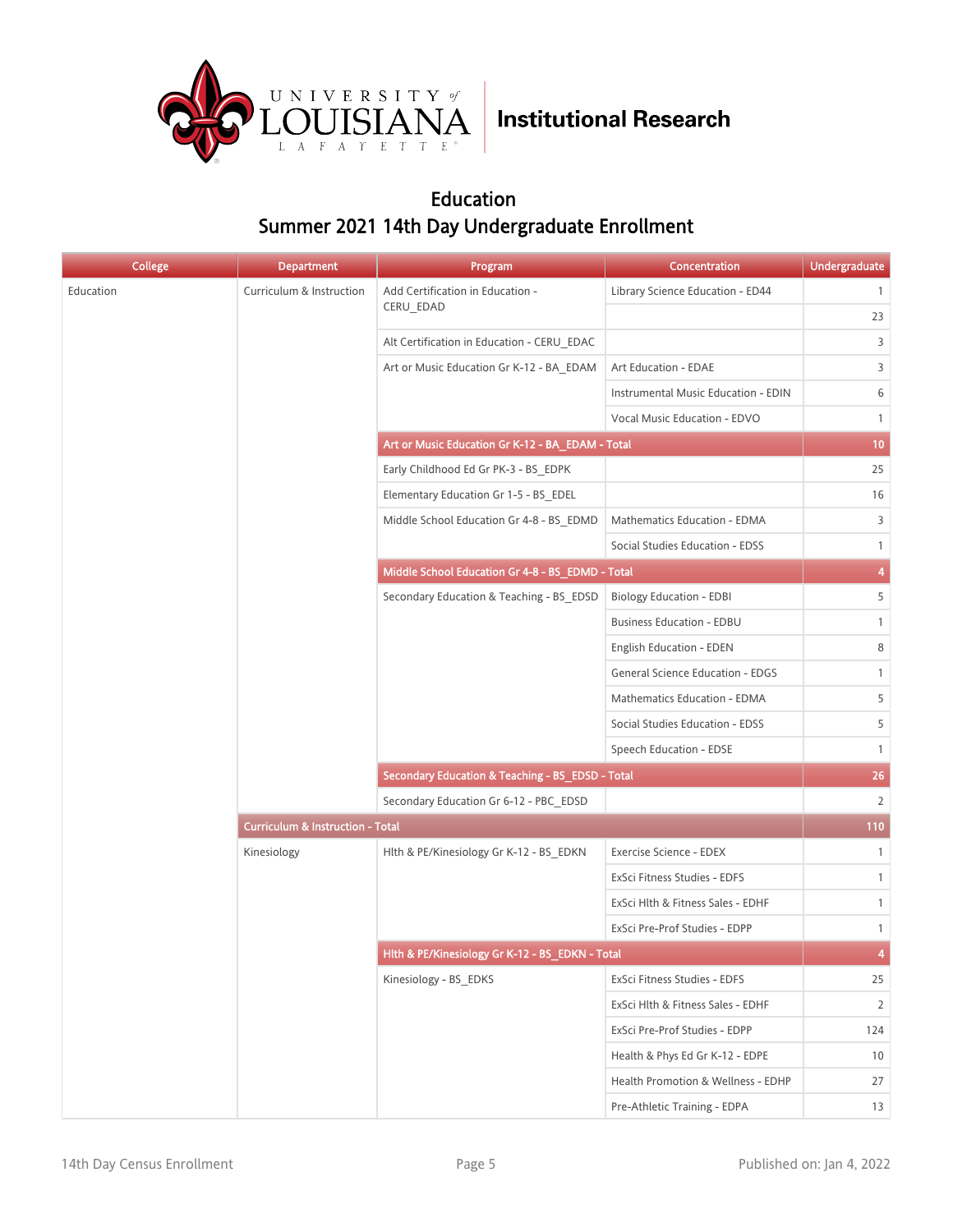

### Education Summer 2021 14th Day Undergraduate Enrollment

| College                    | <b>Department</b> | Program                       | <b>Concentration</b>     | Undergraduate |
|----------------------------|-------------------|-------------------------------|--------------------------|---------------|
| Education                  | Kinesiology       | Kinesiology - BS EDKS         | Sport Management - EDST  | 37            |
|                            |                   |                               | Sports Management - EDSM | 6             |
| <b>Kinesiology - Total</b> |                   | Kinesiology - BS_EDKS - Total |                          | 244           |
|                            |                   |                               |                          | 248           |
| <b>Education - Total</b>   |                   |                               |                          | 358           |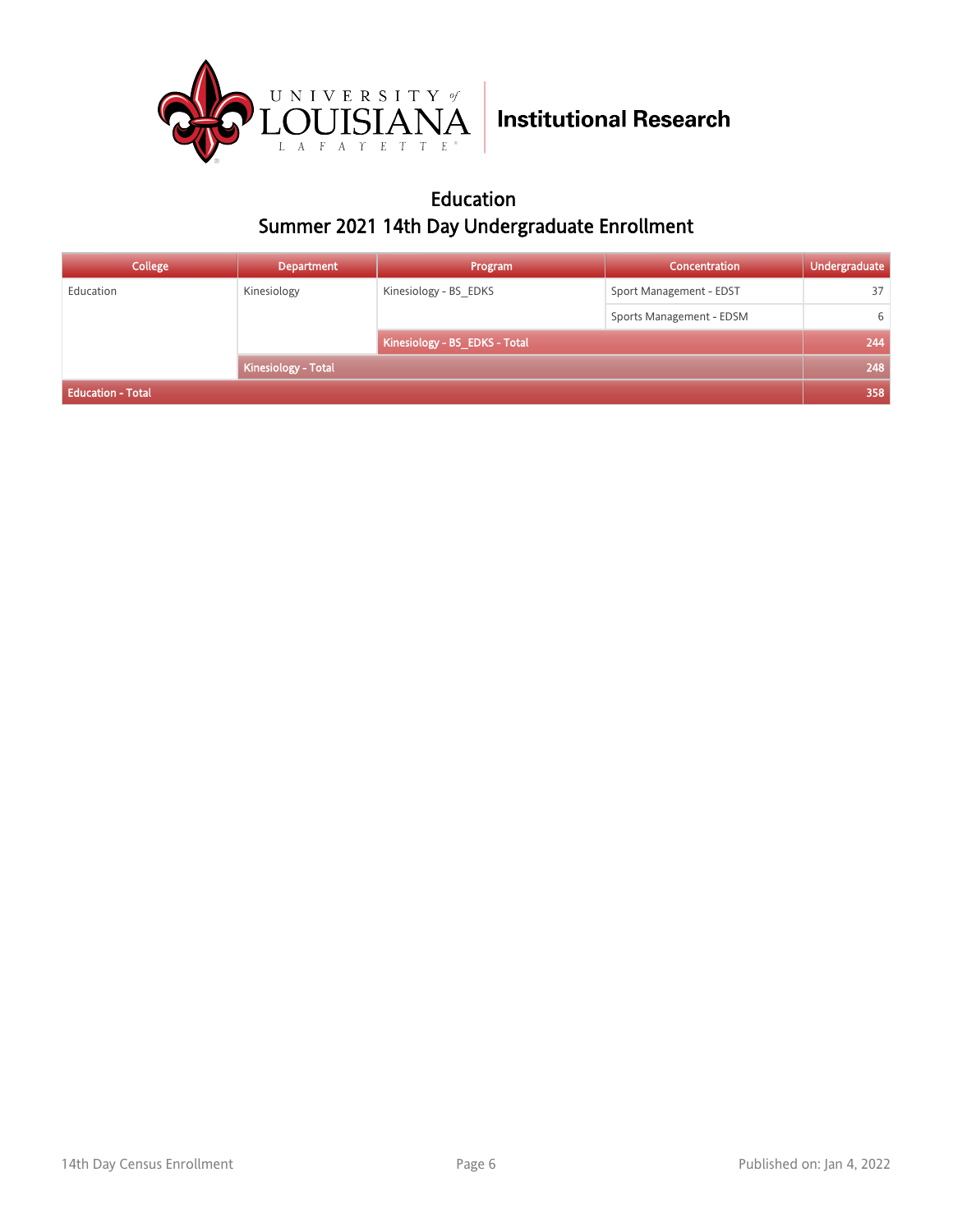

### Engineering Summer 2021 14th Day Undergraduate Enrollment

| College                    | <b>Department</b>                             | Program                             | <b>Concentration</b>        | <b>Undergraduate</b> |  |
|----------------------------|-----------------------------------------------|-------------------------------------|-----------------------------|----------------------|--|
| Engineering                | <b>Chemical Engineering</b>                   | Chemical Engineering - BCHE CHEE    |                             | 64                   |  |
|                            |                                               | <b>Chemical Engineering - Total</b> |                             |                      |  |
|                            | Civil Engineering                             | Civil Engineering - BCIV CIVE       |                             | 66                   |  |
|                            | <b>Civil Engineering - Total</b>              |                                     |                             | 66                   |  |
|                            | Electrical & Computer                         | Electrical Engineering - BELE ELEE  | Computer Engineering - CMEG | 3                    |  |
|                            | Engr                                          |                                     |                             | 53                   |  |
|                            | <b>Electrical &amp; Computer Engr - Total</b> |                                     |                             | 56                   |  |
|                            | Industrial Technology                         | Industrial Technology - BSIT ITEC   |                             | 81                   |  |
|                            | <b>Industrial Technology - Total</b>          |                                     |                             | 81                   |  |
|                            | Mechanical Engineering                        | Mechanical Engineering - BMEC MCHE  |                             | 155                  |  |
|                            | <b>Mechanical Engineering - Total</b>         |                                     |                             | 155                  |  |
|                            | Petroleum Engineering                         | Petroleum Engineering - BPET PETE   |                             | 28                   |  |
|                            | <b>Petroleum Engineering - Total</b>          |                                     |                             | 28                   |  |
| <b>Engineering - Total</b> |                                               |                                     |                             | 450                  |  |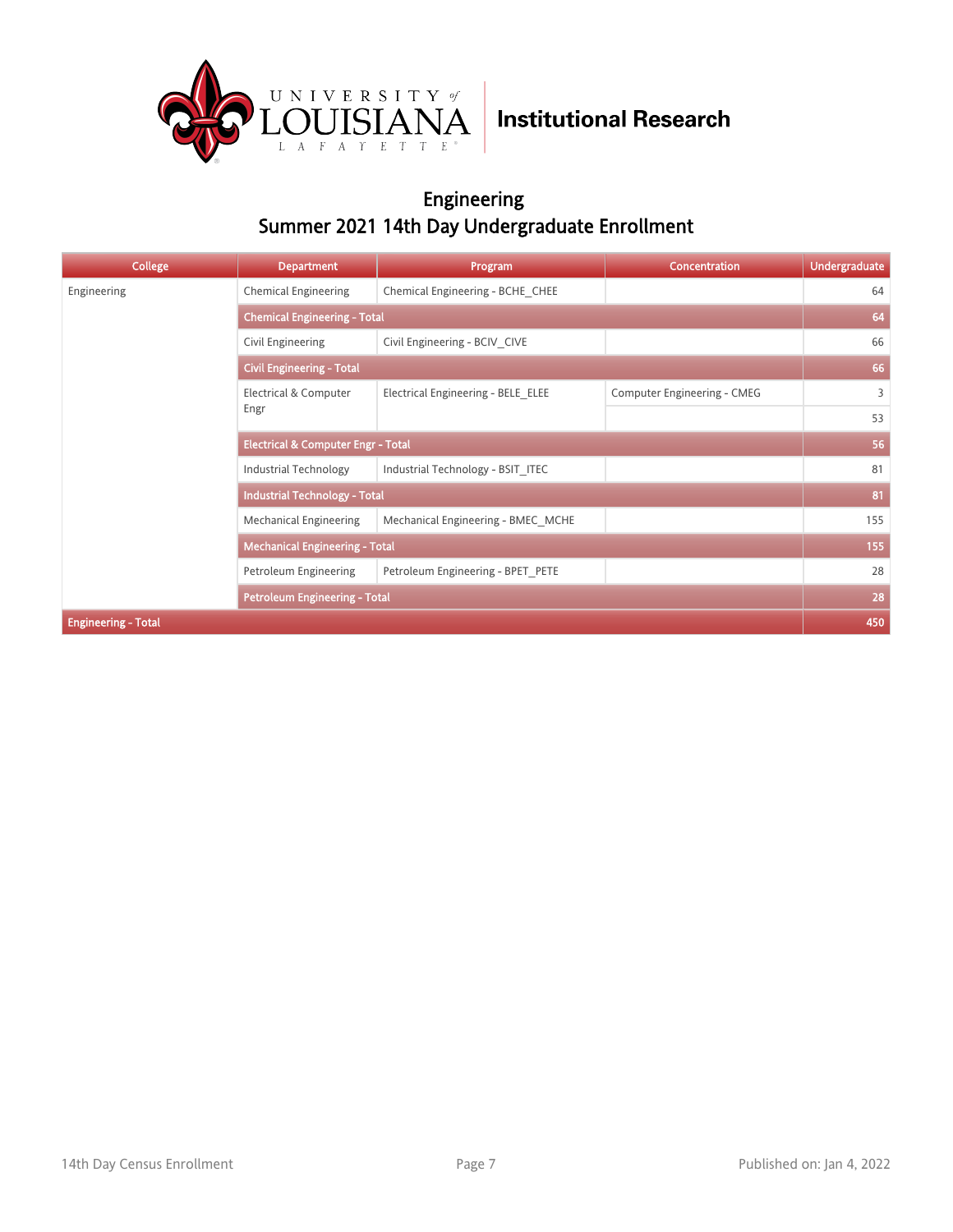

### Liberal Arts Summer 2021 14th Day Undergraduate Enrollment

| <b>College</b> | <b>Department</b>                      | Program                                          | Concentration                                 | Undergraduate           |
|----------------|----------------------------------------|--------------------------------------------------|-----------------------------------------------|-------------------------|
| Liberal Arts   | College of Liberal Arts                | Moving Image Arts - BA MIA                       |                                               | 4                       |
|                | <b>College of Liberal Arts - Total</b> |                                                  |                                               | $\overline{\mathbf{4}}$ |
|                | Communication                          | Mass Communications - BA_MCOM                    | Broadcasting - BRDC                           | 26                      |
|                |                                        |                                                  | Journalism - JOUR                             | 5                       |
|                |                                        |                                                  |                                               | $\mathbf{1}$            |
|                |                                        | Mass Communications - BA_MCOM - Total            |                                               | 32 <sub>2</sub>         |
|                |                                        | Public Relations - BA_PREL                       |                                               | $\overline{1}$          |
|                |                                        | Strategic Communication - BA_SCOM                | Advertising - ADV                             | 10                      |
|                |                                        |                                                  | Organizational Communication -<br><b>OCOM</b> | 11                      |
|                |                                        |                                                  | <b>Public Relations - PREL</b>                | 22                      |
|                |                                        |                                                  |                                               | $\overline{2}$          |
|                |                                        | <b>Strategic Communication - BA_SCOM - Total</b> |                                               | 45                      |
|                | <b>Communication - Total</b>           |                                                  |                                               | 78                      |
|                | <b>Communicative Disorders</b>         | Speech Pathology and Audiology -<br>BA CODI      |                                               | 48                      |
|                | <b>Communicative Disorders - Total</b> |                                                  |                                               | 48                      |
|                | Criminal Justice                       | Criminal Justice - BS_CJUS                       |                                               | 62                      |
|                | <b>Criminal Justice - Total</b>        |                                                  |                                               | 62                      |
|                | English                                | English - BA_ENGL                                | Creative Writing - CW                         | 11                      |
|                |                                        |                                                  | Linguistics - LING                            | $\mathbf{1}$            |
|                |                                        |                                                  | Literature - LIT                              | $\overline{4}$          |
|                |                                        |                                                  | Professional Writing - PW                     | $\mathbf{1}$            |
|                |                                        |                                                  |                                               | 6                       |
|                |                                        | English - BA_ENGL - Total                        |                                               | 23                      |
|                | <b>English - Total</b>                 |                                                  |                                               | 23                      |
|                | History, Geography, &<br>Phil          | History - BA_HIST                                |                                               | $\overline{7}$          |
|                | History, Geography, & Phil - Total     |                                                  |                                               | $\overline{7}$          |
|                | Modern Languages                       | Modern Languages - BA MODL                       | French & Francophone Studies - FRFS           | $\overline{2}$          |
|                |                                        |                                                  | Spanish - SPAN                                | $\mathbf{1}$            |
|                |                                        | Modern Languages - BA_MODL - Total               |                                               | $\overline{\mathbf{3}}$ |
|                | <b>Modern Languages - Total</b>        |                                                  |                                               | $\overline{\mathbf{3}}$ |
|                | <b>Political Science</b>               | Political Science - BA_POLS                      | <b>International Relations - INTR</b>         | 2                       |
|                |                                        |                                                  | Pre-Law - PLAW                                | 24                      |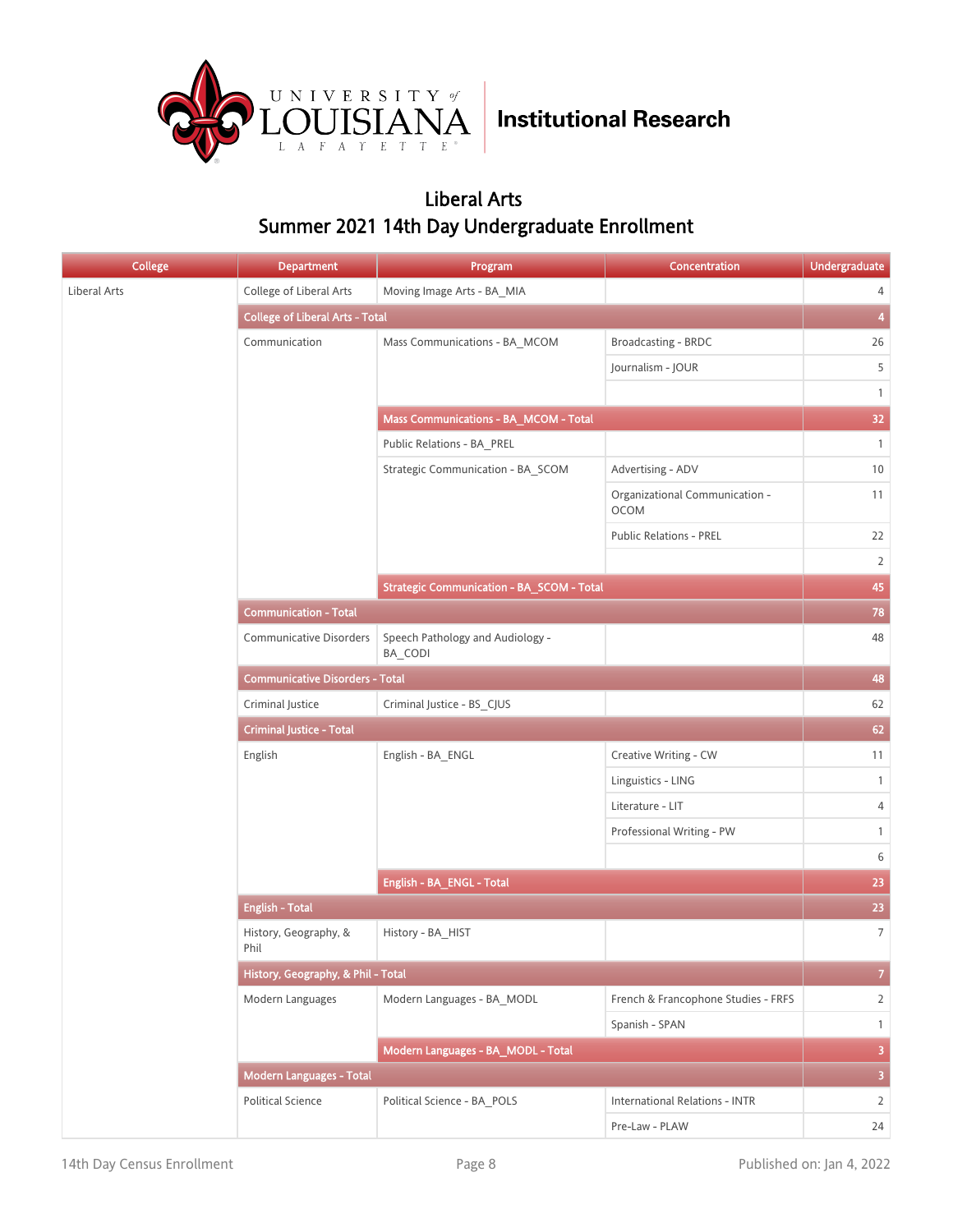

### Liberal Arts Summer 2021 14th Day Undergraduate Enrollment

| College                     | <b>Department</b>                   | Program                             | Concentration      | <b>Undergraduate</b> |
|-----------------------------|-------------------------------------|-------------------------------------|--------------------|----------------------|
| Liberal Arts                | <b>Political Science</b>            | Political Science - BA POLS         |                    | 13                   |
|                             |                                     | Political Science - BA_POLS - Total |                    | 39                   |
|                             | <b>Political Science - Total</b>    |                                     |                    | 39                   |
|                             | Psychology                          | Psychology - BS PSYC                | Pre-Medical - PMED | 12                   |
|                             |                                     |                                     |                    | 140                  |
|                             | Psychology - Total                  |                                     |                    | 152                  |
|                             | Soci, Anth, & Child/Fam<br>Stu      | Anthropology - BA ANTH              |                    | 8                    |
|                             |                                     | Child and Family Studies - BS CAFS  |                    | 45                   |
|                             |                                     | Sociology - BA SOCI                 |                    | 27                   |
|                             | Soci, Anth, & Child/Fam Stu - Total |                                     |                    | 80                   |
| <b>Liberal Arts - Total</b> |                                     |                                     |                    | 496                  |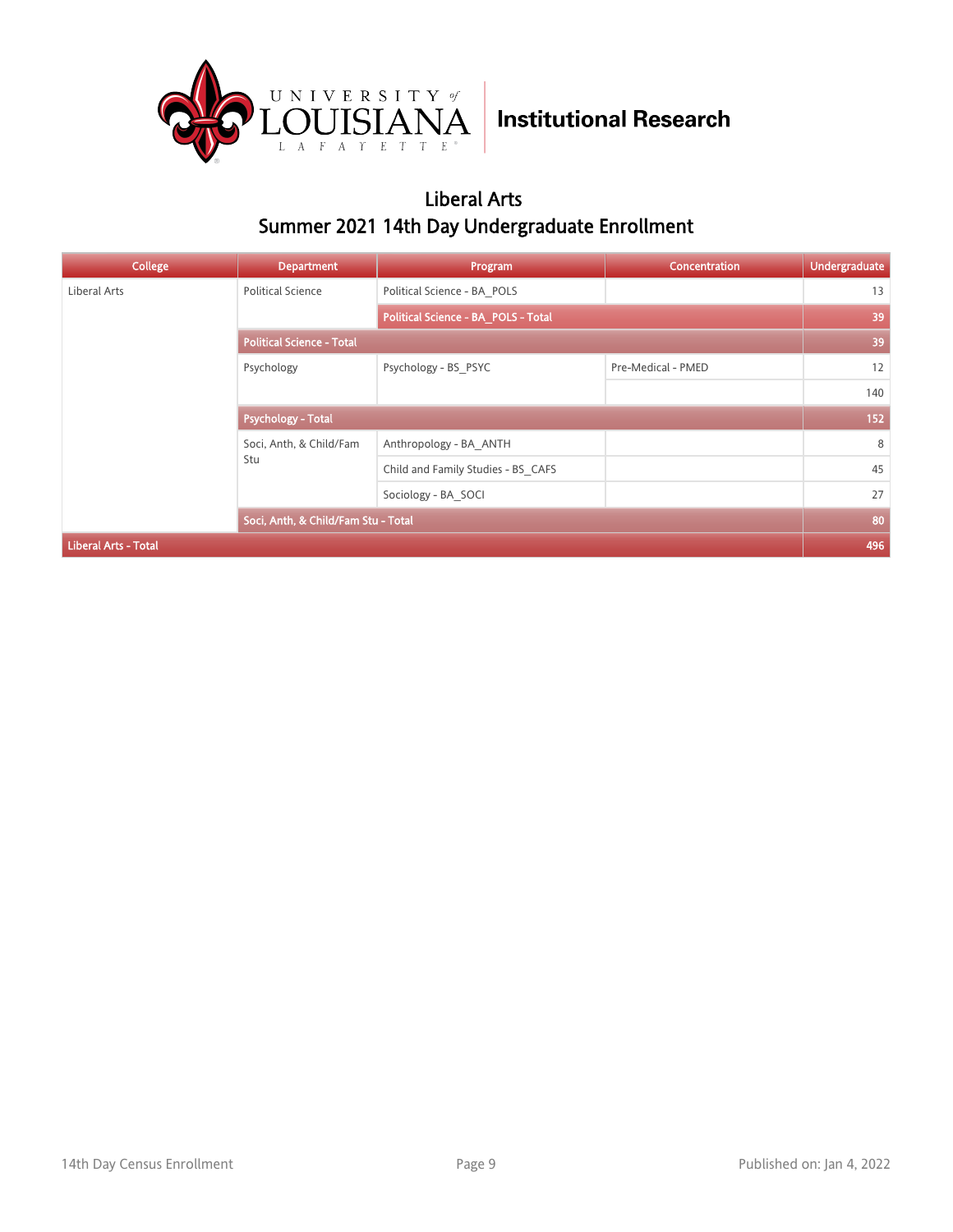

### Nursing & Allied Health Professions Summer 2021 14th Day Undergraduate Enrollment

| College                                     | <b>Department</b>                      | Program                                 | <b>Concentration</b> | <b>Undergraduate</b> |
|---------------------------------------------|----------------------------------------|-----------------------------------------|----------------------|----------------------|
| Nursing & Allied Health                     | Allied Hlth Professions                | Health Information Management - BS HIM  |                      | 33                   |
| Professions                                 |                                        | Health Services Administration - BS HSA |                      | 50                   |
|                                             | <b>Allied Hith Professions - Total</b> |                                         |                      | 83                   |
|                                             | Nursing - Bachelors                    | Nursing - BSN NURS                      |                      | 161                  |
|                                             |                                        | Nursing, Online RN to BSN - BSN RN2B    |                      | 329                  |
|                                             | <b>Nursing - Bachelors - Total</b>     |                                         |                      | 490                  |
| Nursing & Allied Health Professions - Total |                                        |                                         |                      | 573                  |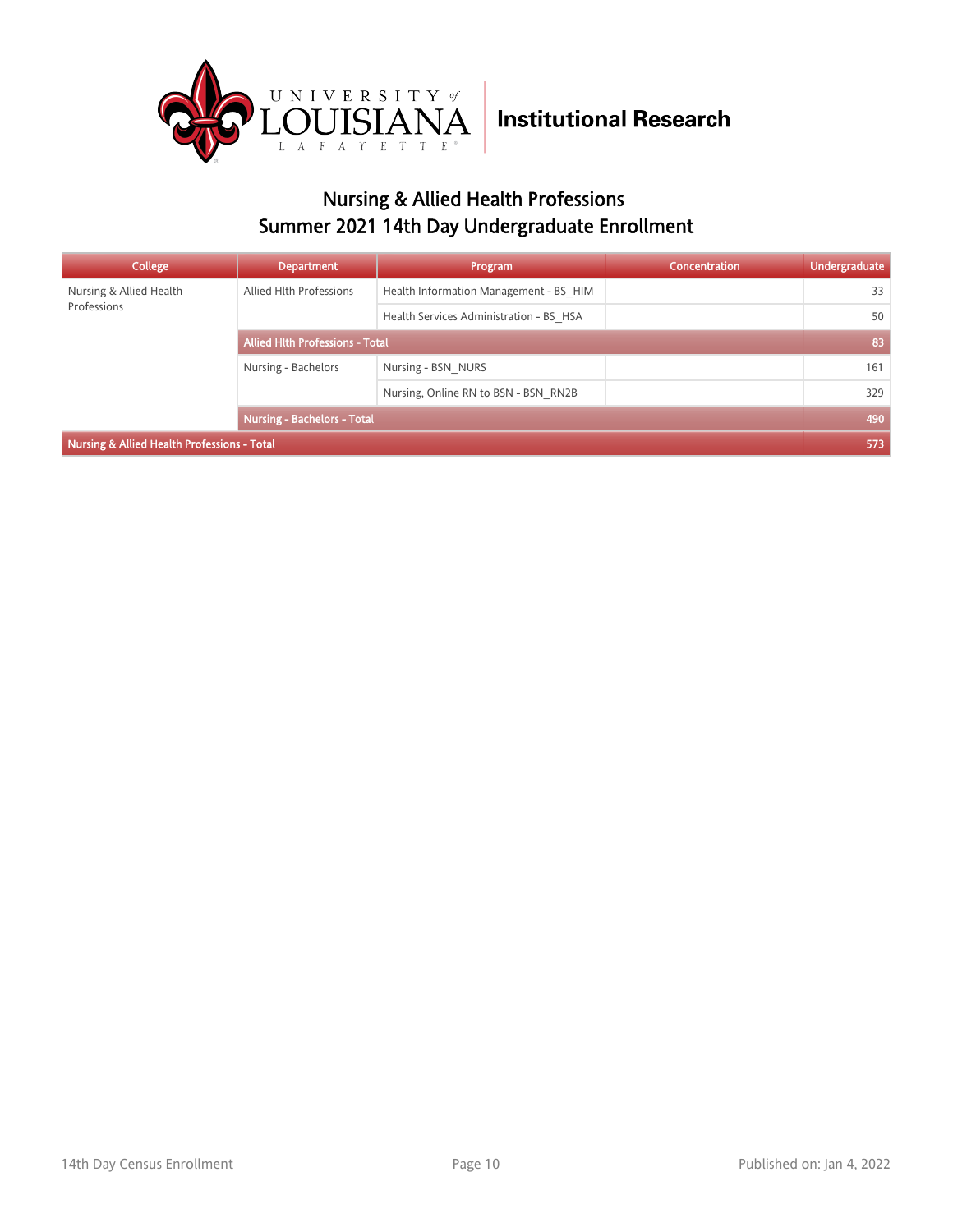

#### Sciences Summer 2021 14th Day Undergraduate Enrollment

| <b>College</b> | <b>Department</b>                       | Program                                 | <b>Concentration</b>                      | <b>Undergraduate</b> |
|----------------|-----------------------------------------|-----------------------------------------|-------------------------------------------|----------------------|
| Sciences       | <b>Biology and Microbiology</b>         | Biology - BS_BIOL                       | Ecology, Evolution& Marine Biol -<br>EEMB | 13                   |
|                |                                         |                                         | Medical & Allied Hlth Science - MEDA      | 106                  |
|                |                                         |                                         | Microbiology - MCBL                       | 14                   |
|                |                                         |                                         | Veterinary Bioscience - VETB              | 19                   |
|                |                                         |                                         |                                           | 46                   |
|                |                                         | <b>Biology - BS_BIOL - Total</b>        |                                           | 198                  |
|                | <b>Biology and Microbiology - Total</b> |                                         |                                           | 198                  |
|                | Chemistry                               | Chemistry - BS_CHEM                     |                                           | 44                   |
|                | <b>Chemistry - Total</b>                |                                         |                                           | 44                   |
|                | Computer Science                        | Computer Science - BS_CMPS              | Cloud Computing - CLCU                    | 10                   |
|                |                                         |                                         | Computer Engineering - CMPE               | 10                   |
|                |                                         |                                         | Cyber Security - CYSE                     | $\overline{3}$       |
|                |                                         |                                         | Information Technology - INFT             | $\mathbf{1}$         |
|                |                                         |                                         | Scientific Computing - SCIC               | $\sqrt{4}$           |
|                |                                         |                                         | Video Game Design & Dev - VGDD            | 11                   |
|                |                                         |                                         |                                           | 22                   |
|                |                                         | Computer Science - BS_CMPS - Total      |                                           | 61                   |
|                | <b>Computer Science - Total</b>         |                                         |                                           |                      |
|                | <b>Environmental Science</b>            | Environmental Science - BS_ENVS         | Digital Geography - DIGI                  | $\overline{2}$       |
|                |                                         |                                         | Environmental Quality - ENVQ              | 5                    |
|                |                                         |                                         | Soil & Water Conservation - CONV          | $10$                 |
|                |                                         |                                         |                                           | $\mathbf{1}$         |
|                |                                         | Environmental Science - BS_ENVS - Total |                                           | 18                   |
|                | <b>Environmental Science - Total</b>    |                                         |                                           | 18                   |
|                | Geology                                 | Geology - BS_GEOL                       |                                           | 21                   |
|                | <b>Geology - Total</b>                  |                                         |                                           | 21                   |
|                | Informatics                             | Informatics - BS_INFX                   | <b>Business Informatics - BUSI</b>        | 12                   |
|                |                                         |                                         | Cybersecurity - CYBR                      | 11                   |
|                |                                         |                                         | Health Informatics - HLTI                 | 8                    |
|                |                                         |                                         | Individualized Informatics - INDV         | 4                    |
|                |                                         |                                         | Interactive Media Technology - IMT        | 10                   |
|                |                                         |                                         | Systems Administration - SYSA             | 5                    |
|                |                                         | Informatics - BS_INFX - Total           |                                           | 50                   |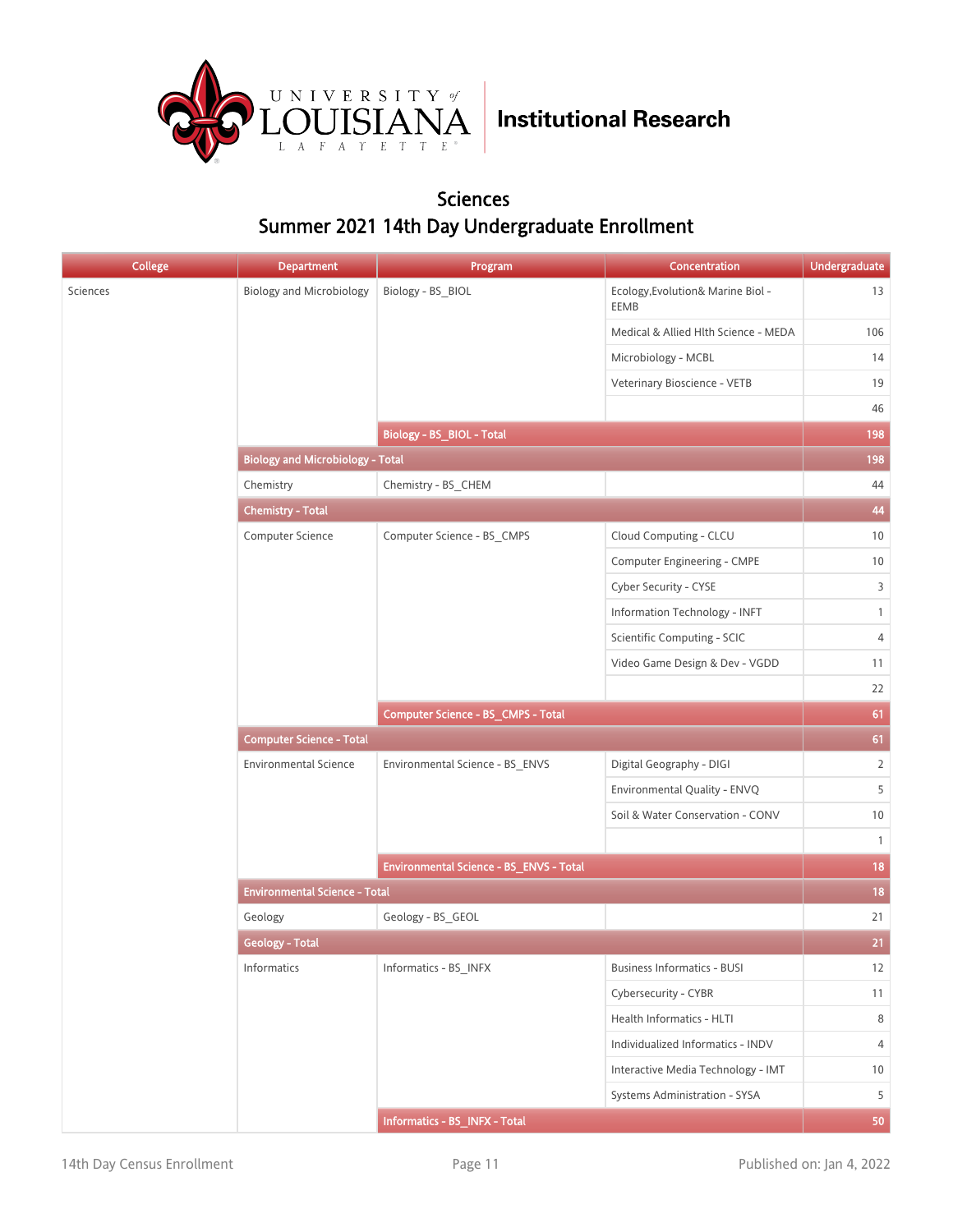

#### Sciences Summer 2021 14th Day Undergraduate Enrollment

| College                 | <b>Department</b>          | Program                   | Concentration                     | <b>Undergraduate</b> |
|-------------------------|----------------------------|---------------------------|-----------------------------------|----------------------|
| Sciences                | <b>Informatics - Total</b> |                           |                                   | 50                   |
|                         | Mathematics                | Mathematics - BS MATH     |                                   | 12                   |
|                         | <b>Mathematics - Total</b> |                           |                                   | 12                   |
|                         | Physics                    | Physics - BS_PHYS         | Computer Science - CSCO           |                      |
|                         |                            |                           | Informatics - ICO                 | $\mathbf{1}$         |
|                         |                            |                           | Pre-Allied Health - PHCO          |                      |
|                         |                            |                           | <b>Traditional Physics - TPCO</b> | 5                    |
|                         |                            | Physics - BS PHYS - Total |                                   | 8                    |
|                         | <b>Physics - Total</b>     |                           |                                   | 8                    |
| <b>Sciences - Total</b> |                            |                           |                                   | 412                  |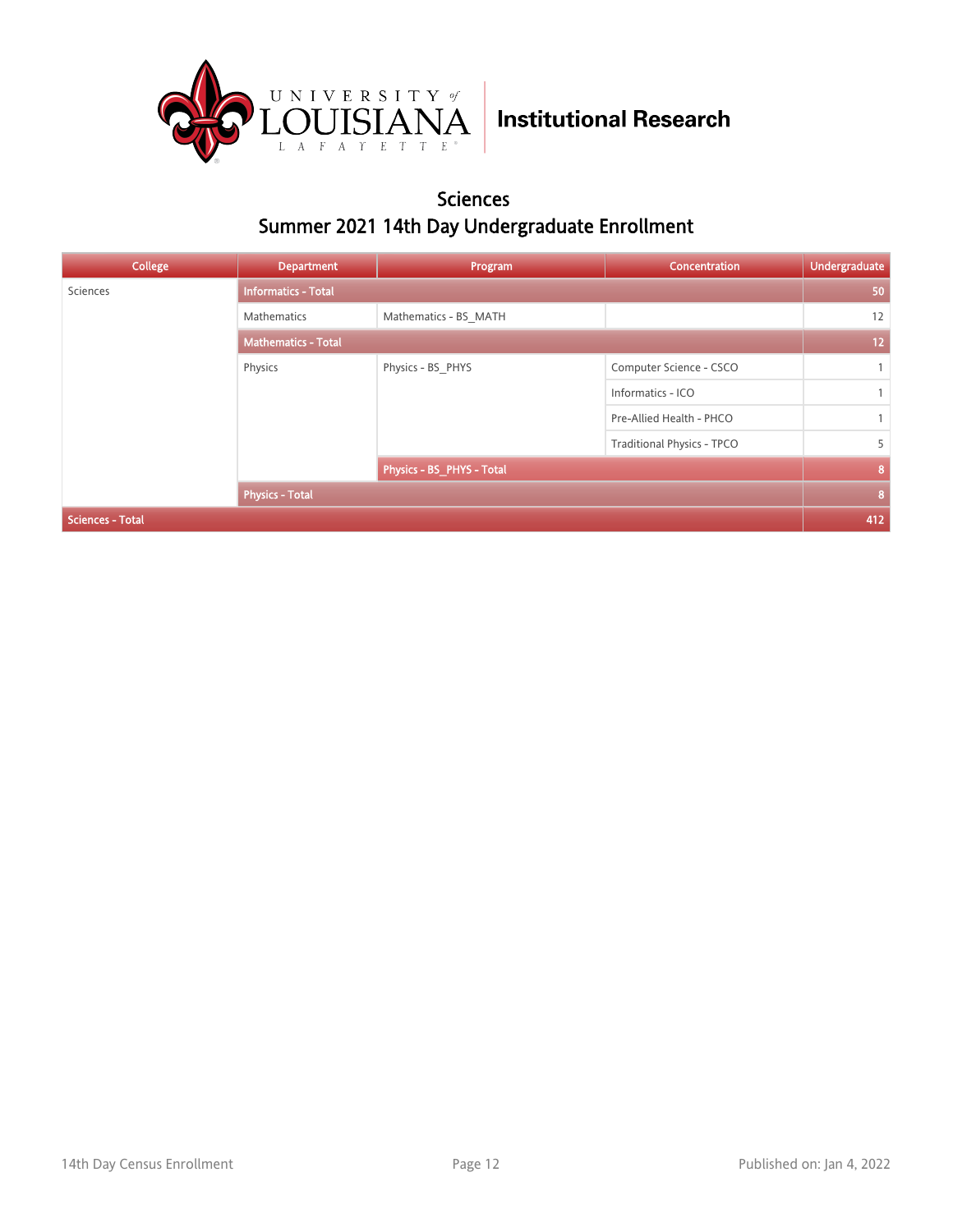

### University College Summer 2021 14th Day Undergraduate Enrollment

| <b>College</b>                    | <b>Department</b>                 | Program                           | <b>Concentration</b>                            | <b>Undergraduate</b> |
|-----------------------------------|-----------------------------------|-----------------------------------|-------------------------------------------------|----------------------|
| <b>University College</b>         | <b>University College</b>         | General Studies - BGS_GS          | Gen Studies, Applied Sciences - GSAS            | 30                   |
|                                   |                                   |                                   | Gen Studies, Arts - GSAR                        | 6                    |
|                                   |                                   |                                   | Gen Studies, Arts & Humanities -<br><b>GSAH</b> | 9                    |
|                                   |                                   |                                   | Gen Studies, Behavioral Sci - GSBS              | 44                   |
|                                   |                                   |                                   | Gen Studies, Business Studies - GSBC            | 24                   |
|                                   |                                   |                                   | Gen Studies, Humanities - GSHU                  | 4                    |
|                                   |                                   |                                   | Gen Studies, Natural Sciences - GSNS            | 15                   |
|                                   |                                   |                                   |                                                 | 17                   |
|                                   |                                   | General Studies - BGS_GS - Total  |                                                 | 149                  |
|                                   |                                   | General Studies - BGS_GSO         | Gen Studies, Applied Sciences - GSAS            | 17                   |
|                                   |                                   |                                   | Gen Studies, Arts - GSAR                        | 3                    |
|                                   |                                   |                                   | Gen Studies, Arts & Humanities -<br>GSAH        | $\overline{4}$       |
|                                   |                                   |                                   | Gen Studies, Behavioral Sci - GSBS              | 53                   |
|                                   |                                   |                                   | Gen Studies, Business Studies - GSBC            | 10                   |
|                                   |                                   |                                   | Gen Studies, Humanities - GSHU                  | 6                    |
|                                   |                                   |                                   | Gen Studies, Natural Sciences - GSNS            | 3                    |
|                                   |                                   |                                   |                                                 | 19                   |
|                                   |                                   | General Studies - BGS_GSO - Total |                                                 | 115                  |
|                                   | <b>University College - Total</b> |                                   |                                                 | 264                  |
| <b>University College - Total</b> |                                   |                                   |                                                 | 264                  |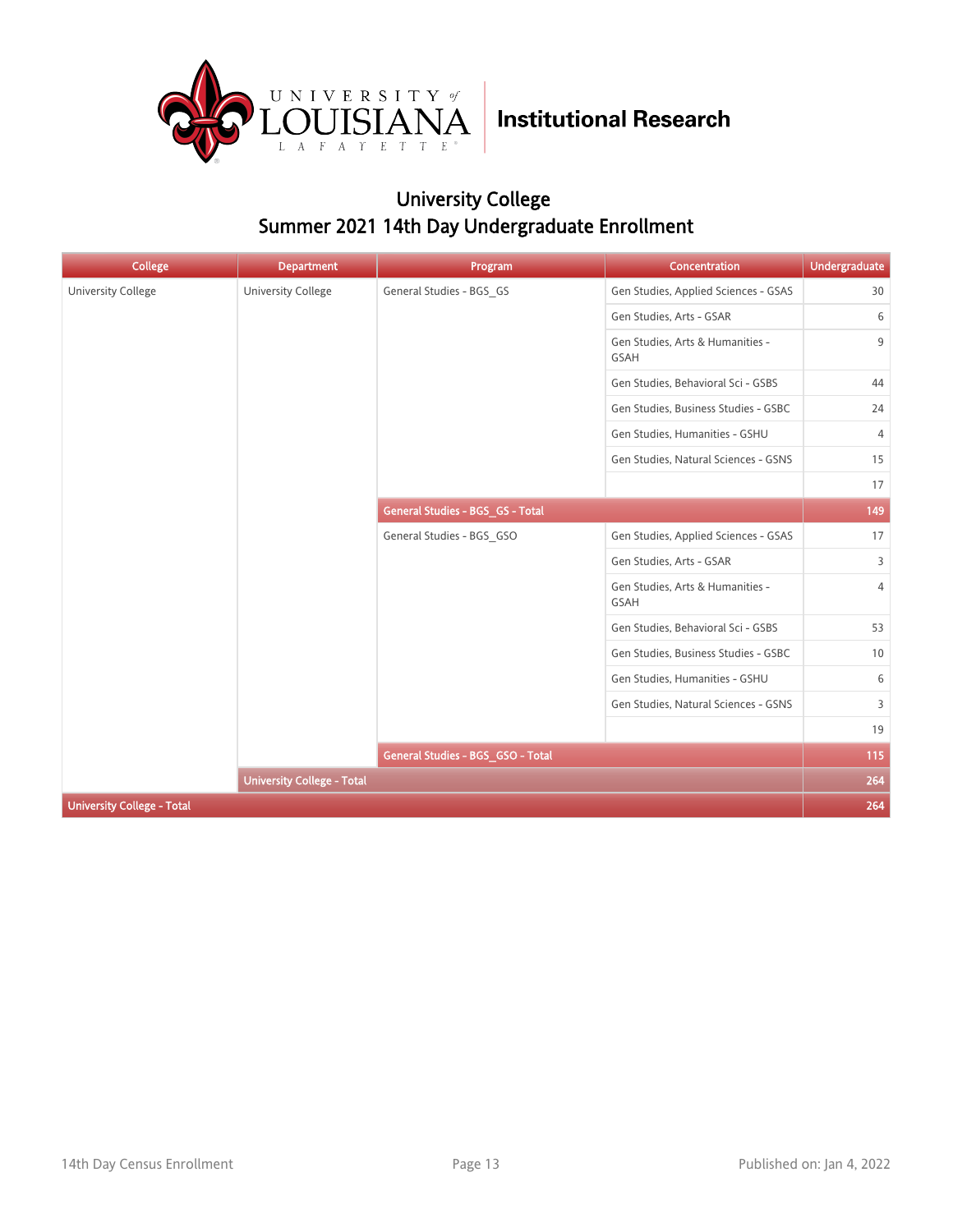

### Business Administration Summer 2021 14th Day Graduate Enrollment

| <b>College</b>                         | <b>Department</b>                      | Program                                           | <b>Concentration</b>                       | Graduate       |
|----------------------------------------|----------------------------------------|---------------------------------------------------|--------------------------------------------|----------------|
| <b>Business Administration</b>         | Accounting                             | Accounting - MS ACTO                              |                                            | 22             |
|                                        | <b>Accounting - Total</b>              |                                                   |                                            | 22             |
|                                        | <b>Business Administration</b>         | Business Administration - MBA MBA                 | <b>Business Administration - BUSA</b>      | 21             |
|                                        |                                        |                                                   | Entrepreneurship - ENTP                    | 5              |
|                                        |                                        |                                                   | Finance - FNAN                             | $\overline{4}$ |
|                                        |                                        |                                                   | Human Resource Management -<br><b>HRMG</b> | 8              |
|                                        |                                        |                                                   | Project Management - PMGT                  | 3              |
|                                        |                                        |                                                   | Sales Leadership - SLDR                    | $\overline{2}$ |
|                                        |                                        | <b>Business Administration - MBA_MBA - Total</b>  |                                            | 43             |
|                                        |                                        | <b>Business Administration - MBA_MBAO</b>         | <b>Business Administration - BUSA</b>      | 191            |
|                                        |                                        |                                                   | Entrepreneurship - ENTP                    | 30             |
|                                        |                                        |                                                   | Finance - FNAN                             | 82             |
|                                        |                                        |                                                   | Global Management - GMGT                   | 32             |
|                                        |                                        |                                                   | Hospitality Management - HMGT              | 15             |
|                                        |                                        |                                                   | Human Resource Management -<br><b>HRMG</b> | 72             |
|                                        |                                        |                                                   | Project Management - PMGT                  | 113            |
|                                        |                                        |                                                   | Sales Leadership - SLDR                    | 44             |
|                                        |                                        |                                                   |                                            | $\overline{2}$ |
|                                        |                                        | <b>Business Administration - MBA_MBAO - Total</b> |                                            | 581            |
|                                        |                                        | Health Administration - PMC HCAC                  |                                            | $\mathbf{1}$   |
|                                        |                                        | Health Care Administration - MBA HCA              |                                            | 5              |
|                                        |                                        | Health Care Administration - MBA_HCAO             |                                            | 125            |
|                                        | <b>Business Administration - Total</b> |                                                   |                                            | 755            |
| <b>Business Administration - Total</b> |                                        |                                                   |                                            | 777            |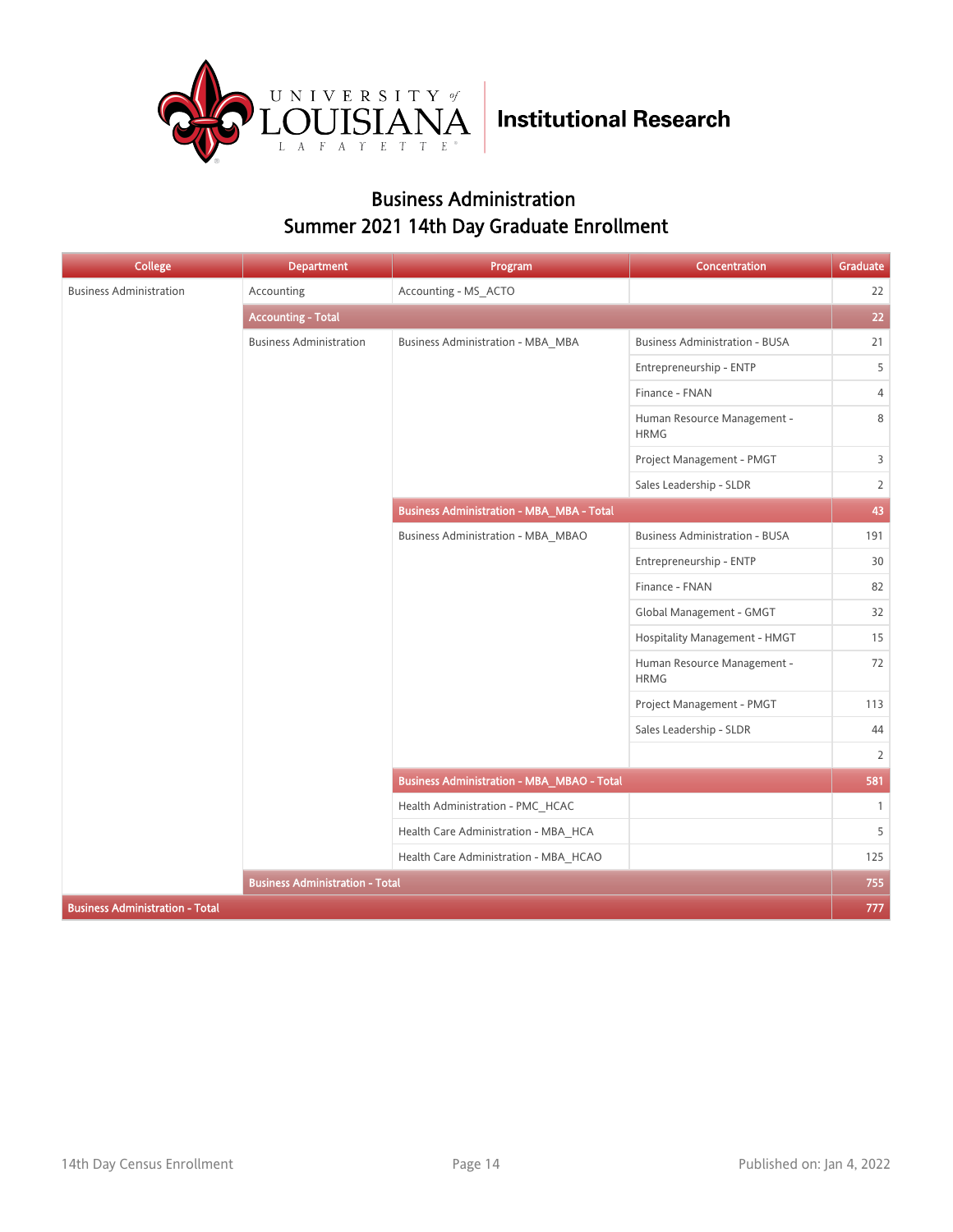

Arts Summer 2021 14th Day Graduate Enrollment

| <b>College</b> | <b>Department</b>           | Program                  | Concentration | Graduate |
|----------------|-----------------------------|--------------------------|---------------|----------|
| Arts           | Architecture                | Architecture - MARC ARCH |               | 23       |
|                | <b>Architecture - Total</b> |                          |               | 23       |
| Arts - Total   |                             |                          |               | 23       |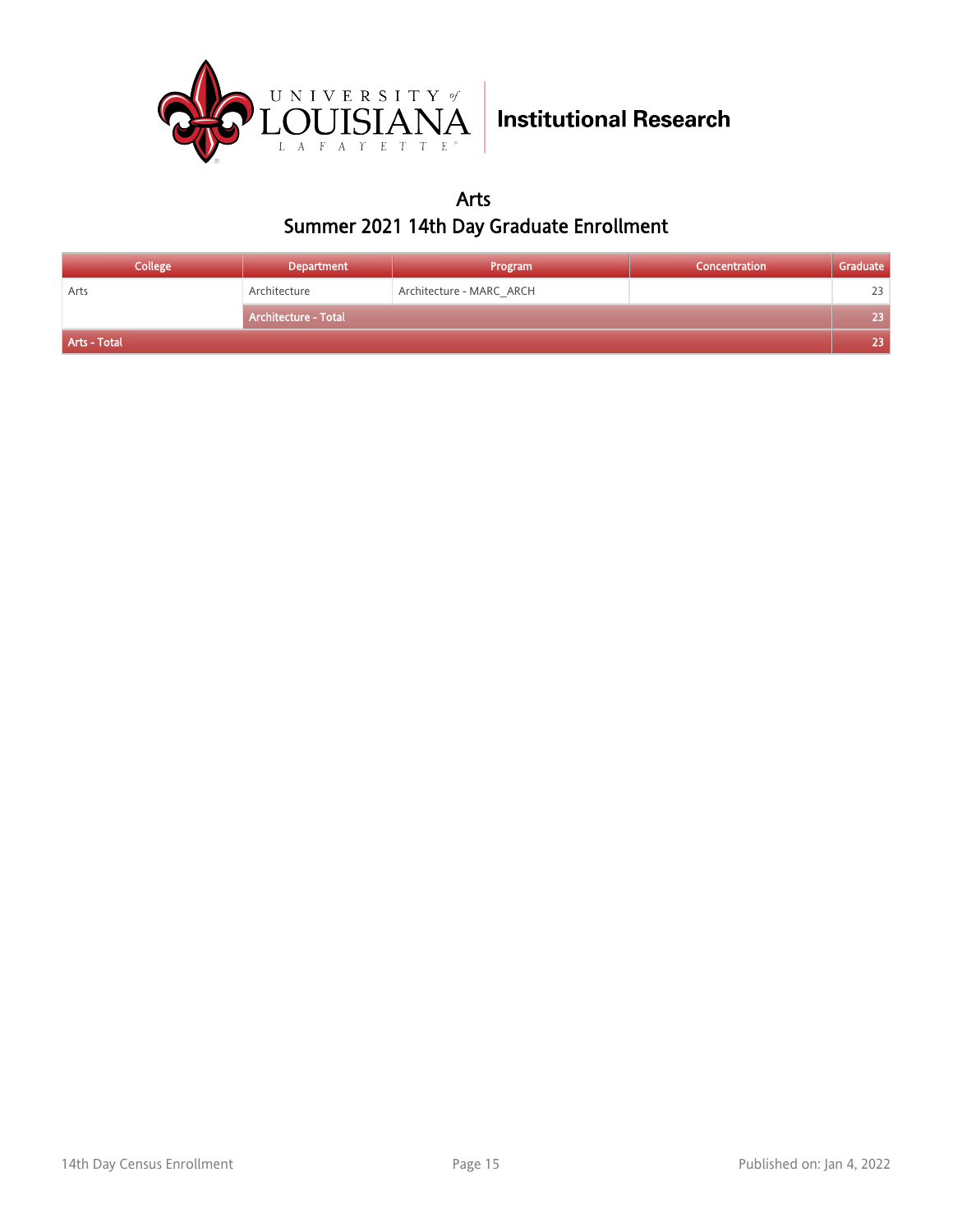

### Education Summer 2021 14th Day Graduate Enrollment

| <b>College</b>           | Department                                  | Program                                          | Concentration                                  | <b>Graduate</b>         |
|--------------------------|---------------------------------------------|--------------------------------------------------|------------------------------------------------|-------------------------|
| Education                | Counselor Education                         | Counselor Education - MS COUE                    | Clinical Mental Health - CMH                   | 42                      |
|                          |                                             |                                                  | School & Clinical Mental Hlth - SCMH           | 6                       |
|                          |                                             |                                                  | School Counseling - SC                         | 5                       |
|                          |                                             | <b>Counselor Education - MS COUE - Total</b>     |                                                | 53                      |
|                          | <b>Counselor Education - Total</b>          |                                                  |                                                | 53                      |
|                          | Curriculum & Instruction                    | Elementary Education Gr 1-5 - MAT EDEL           | Elementary Education - EEDU                    | $\overline{2}$          |
|                          |                                             |                                                  | Elementary French Immersion - ELFI             | $\mathbf{1}$            |
|                          |                                             | Elementary Education Gr 1-5 - MAT EDEL - Total   |                                                | $\overline{\mathbf{3}}$ |
|                          |                                             | OL Curriculum & Instruction - MED_EDCI           | Instructional Specialist - IS                  | 15                      |
|                          |                                             |                                                  | Special Education Diagnostics - SEDG           | 3                       |
|                          |                                             |                                                  |                                                | $\mathbf{1}$            |
|                          |                                             | OL Curriculum & Instruction - MED_EDCI - Total   |                                                | 19                      |
|                          |                                             | Sec Ed & Spec Ed M/Mod Gr 6-12 -<br>MAT_SCND     |                                                | $\mathbf{1}$            |
|                          |                                             | Special Ed: Gifted - MED GIFT                    |                                                | $\mathsf{3}$            |
|                          | <b>Curriculum &amp; Instruction - Total</b> |                                                  |                                                |                         |
|                          | Foundations & Leadership                    | Educational Leadership - EDD_EDLD                | Curriculum Leadership - CULD                   | 12                      |
|                          |                                             |                                                  | Exceptional Learner - EXLR                     | 8                       |
|                          |                                             |                                                  | Higher Education Admin - HIED                  | 44                      |
|                          |                                             |                                                  | K-12 - EK12                                    | 26                      |
|                          |                                             | <b>Educational Leadership - EDD_EDLD - Total</b> |                                                | 90                      |
|                          |                                             | Educational Leadership - MED EDLD                |                                                | 23                      |
|                          | Foundations & Leadership - Total            |                                                  |                                                | 113                     |
|                          | Kinesiology                                 | Athletic Training - MS_EDAT                      |                                                | 8                       |
|                          |                                             | Kinesiology - MS_KNES                            | Health Promotion and Wellness -<br><b>KHPW</b> | $\overline{2}$          |
|                          |                                             |                                                  | KN, Exercise & Sport Science - KESS            | 3                       |
|                          |                                             |                                                  | Recreation and Sport Mgmt - KRSM               | 5                       |
|                          |                                             | Kinesiology - MS_KNES - Total                    |                                                | 10                      |
|                          | <b>Kinesiology - Total</b>                  |                                                  |                                                | 18                      |
| <b>Education - Total</b> |                                             |                                                  |                                                | 210                     |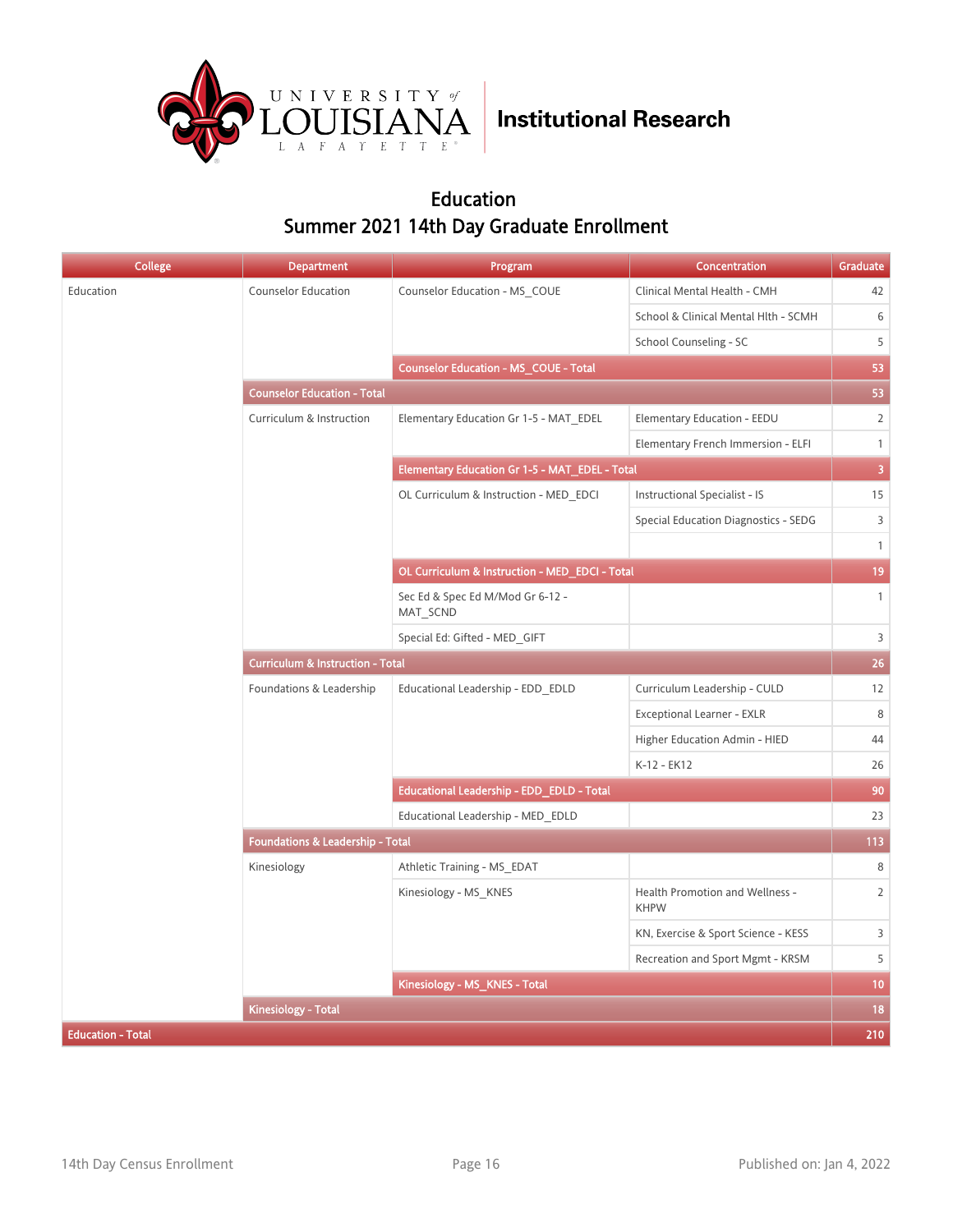

### Engineering Summer 2021 14th Day Graduate Enrollment

| College                    | <b>Department</b>                       | Program                                | <b>Concentration</b>                 | Graduate        |
|----------------------------|-----------------------------------------|----------------------------------------|--------------------------------------|-----------------|
| Engineering                | Center for Advanced CMPS                | Computer Engineering - PHD CMPE        |                                      | 5               |
|                            | <b>Center for Advanced CMPS - Total</b> |                                        |                                      |                 |
|                            | Engineering                             | Engineering - MSE ENGR                 | Chemical Engineering - CHEE          | $\overline{2}$  |
|                            |                                         |                                        | Civil Engineering - CIVE             | $\overline{2}$  |
|                            |                                         |                                        | Mechanical Engineering - MCHE        | $\overline{7}$  |
|                            |                                         |                                        | Petroleum Engineering - PETE         | 3               |
|                            |                                         | <b>Engineering - MSE_ENGR - Total</b>  |                                      | 14              |
|                            |                                         | Systems Engineering - PHD SYSE         | Chemical Engineering - CHEE          | $\overline{4}$  |
|                            |                                         |                                        | <b>Electrical Engineering - ELEE</b> | $\mathbf{1}$    |
|                            |                                         |                                        | Mechanical Engineering - MCHE        | $\overline{2}$  |
|                            |                                         |                                        | Petroleum Engineering - PETE         | 3               |
|                            |                                         | Systems Engineering - PHD_SYSE - Total |                                      | 10 <sub>1</sub> |
|                            | <b>Engineering - Total</b>              |                                        |                                      | 24              |
|                            | Industrial Technology                   | Systems Technology - MS STEC           |                                      | 5               |
|                            | <b>Industrial Technology - Total</b>    |                                        |                                      | 5               |
| <b>Engineering - Total</b> |                                         |                                        |                                      | 34              |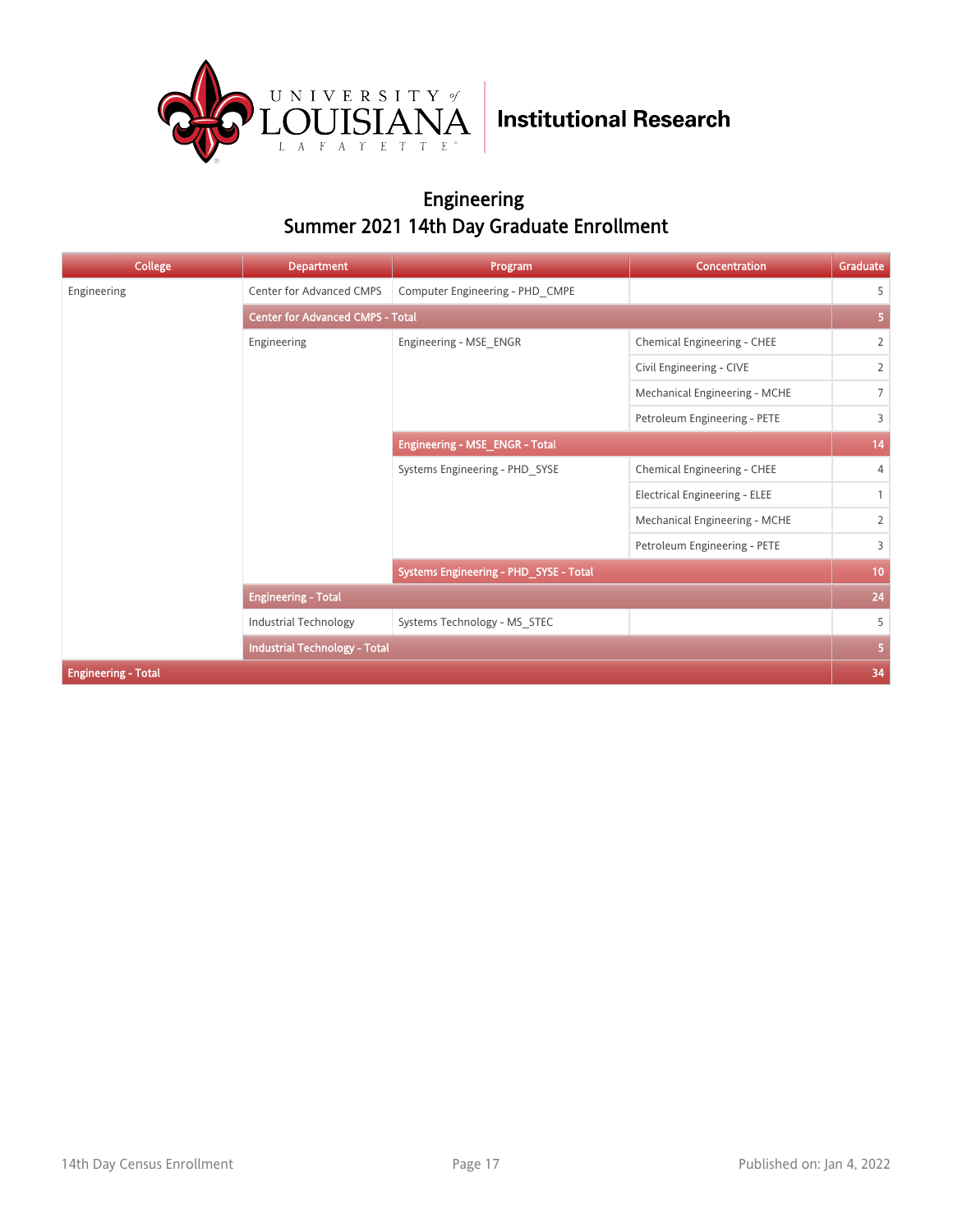

### Graduate School Summer 2021 14th Day Graduate Enrollment

| College                 | <b>Department</b>              | Program                         | Concentration | Graduate |
|-------------------------|--------------------------------|---------------------------------|---------------|----------|
| Graduate School         | Graduate School                | <b>ENTREE Program - ND ENTR</b> |               |          |
|                         |                                | Master's Plus 30 - ND M30       |               |          |
|                         | <b>Graduate School - Total</b> |                                 |               |          |
| Graduate School - Total |                                |                                 |               |          |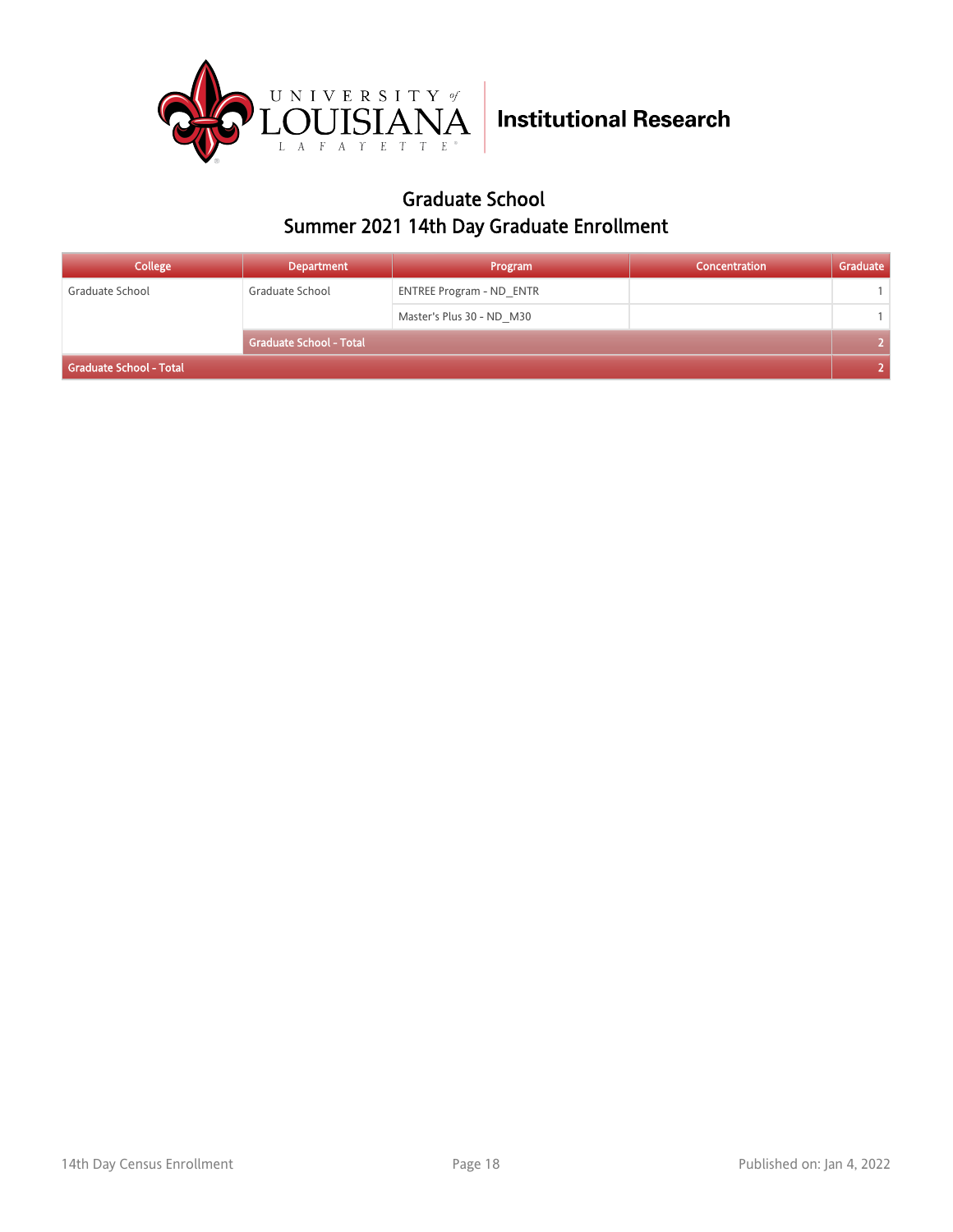

### Liberal Arts Summer 2021 14th Day Graduate Enrollment

| <b>College</b>              | <b>Department</b>                      | Program                                  | Concentration     | Graduate                |
|-----------------------------|----------------------------------------|------------------------------------------|-------------------|-------------------------|
| Liberal Arts                | Communication                          | Communication - MS_CMCN                  |                   | 3                       |
|                             | <b>Communication - Total</b>           |                                          |                   | $\overline{\mathbf{3}}$ |
|                             | Communicative Disorders                | Applied Language & Speech Sci - PHD ALSS |                   | 11                      |
|                             |                                        | Speech Pathology and Audiology - MS_CODI |                   | 52                      |
|                             | <b>Communicative Disorders - Total</b> |                                          |                   |                         |
|                             | Criminal Justice                       | Criminal Justice - MS_CJUS               |                   | $\overline{2}$          |
|                             | <b>Criminal Justice - Total</b>        |                                          |                   | $\overline{2}$          |
|                             | English                                | English - MA_ENGL                        | Folklore - MFOL   | $\overline{2}$          |
|                             |                                        |                                          | Literature - MLIT | 3                       |
|                             |                                        |                                          |                   | 4                       |
|                             |                                        | English - MA_ENGL - Total                |                   | 9                       |
|                             |                                        | English - PHD ENGL                       |                   | 22                      |
|                             | <b>English - Total</b>                 |                                          |                   | 31                      |
|                             | History, Geography, & Phil             | History - MA_HIST                        |                   | $\overline{7}$          |
|                             | History, Geography, & Phil - Total     |                                          |                   | $\mathbf{7}$            |
|                             | Modern Languages                       | Francophone Studies - PHD_FS             |                   | $\mathbf{1}$            |
|                             | <b>Modern Languages - Total</b>        |                                          |                   | $\mathbf{1}$            |
|                             | Psychology                             | Psychology - MS PSYC                     |                   | 13                      |
|                             | <b>Psychology - Total</b>              |                                          |                   | 13                      |
| <b>Liberal Arts - Total</b> |                                        |                                          |                   | 120                     |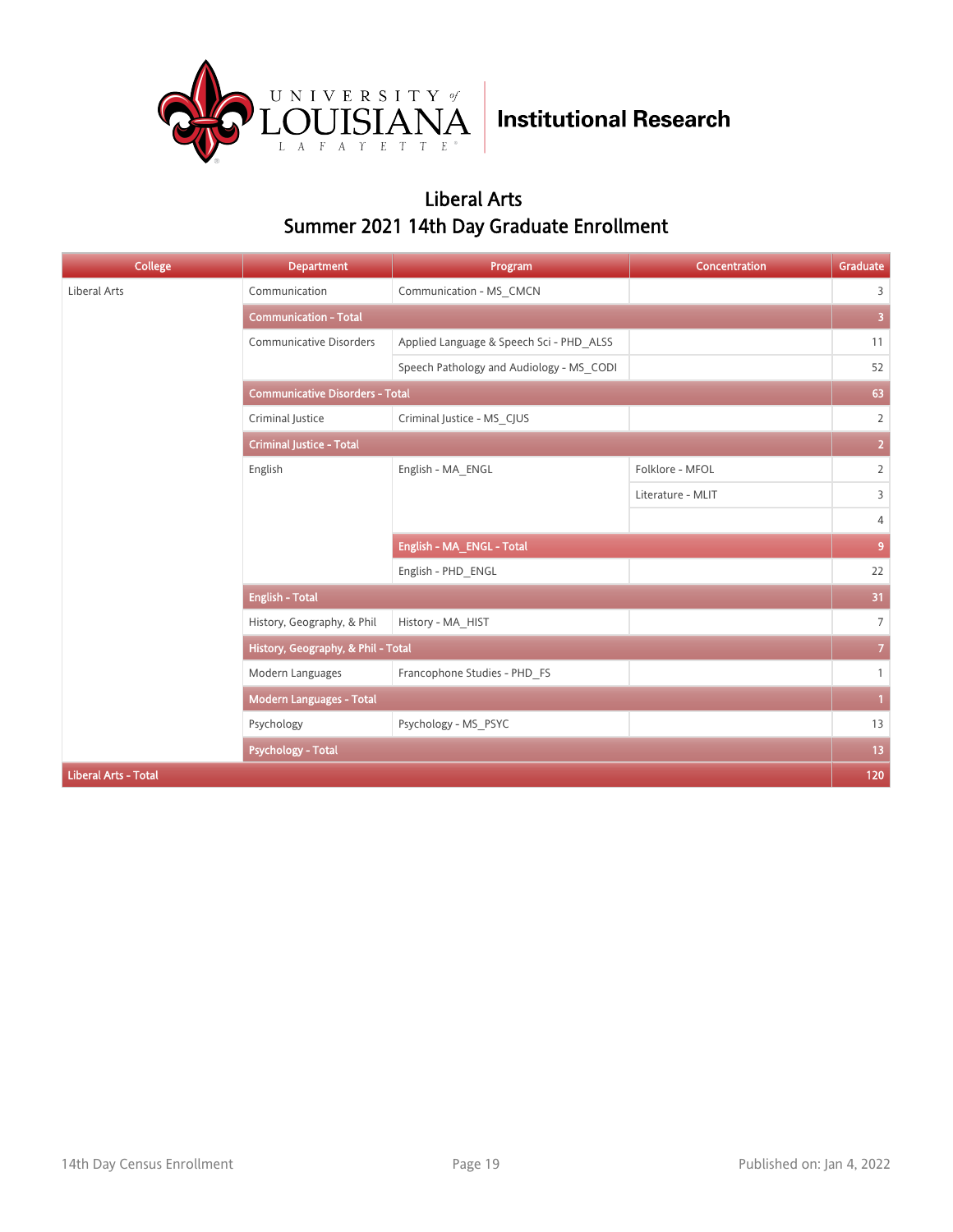

### Nursing & Allied Health Professions Summer 2021 14th Day Graduate Enrollment

| College                                     | <b>Department</b>                                | Program                           | Concentration                   | Graduate        |
|---------------------------------------------|--------------------------------------------------|-----------------------------------|---------------------------------|-----------------|
| Nursing & Allied Health<br>Professions      | College of Nurs & Allied<br><b>Hlth</b>          | Cardiovascular Nursing - GC CNRO  |                                 | 3               |
|                                             | <b>College of Nurs &amp; Allied Hith - Total</b> |                                   |                                 | 3               |
|                                             | Nursing - Graduate                               | Nursing - MSN NURS                | Family Nurse Practitioner - FNP | 29              |
|                                             |                                                  |                                   | Nurse Educator - NEDU           | 3               |
|                                             |                                                  | <b>Nursing - MSN NURS - Total</b> |                                 | 32 <sub>2</sub> |
|                                             |                                                  | Nursing Practice - DNP NP         |                                 | 10              |
|                                             | <b>Nursing - Graduate - Total</b>                |                                   |                                 | 42              |
| Nursing & Allied Health Professions - Total |                                                  |                                   |                                 | 45              |